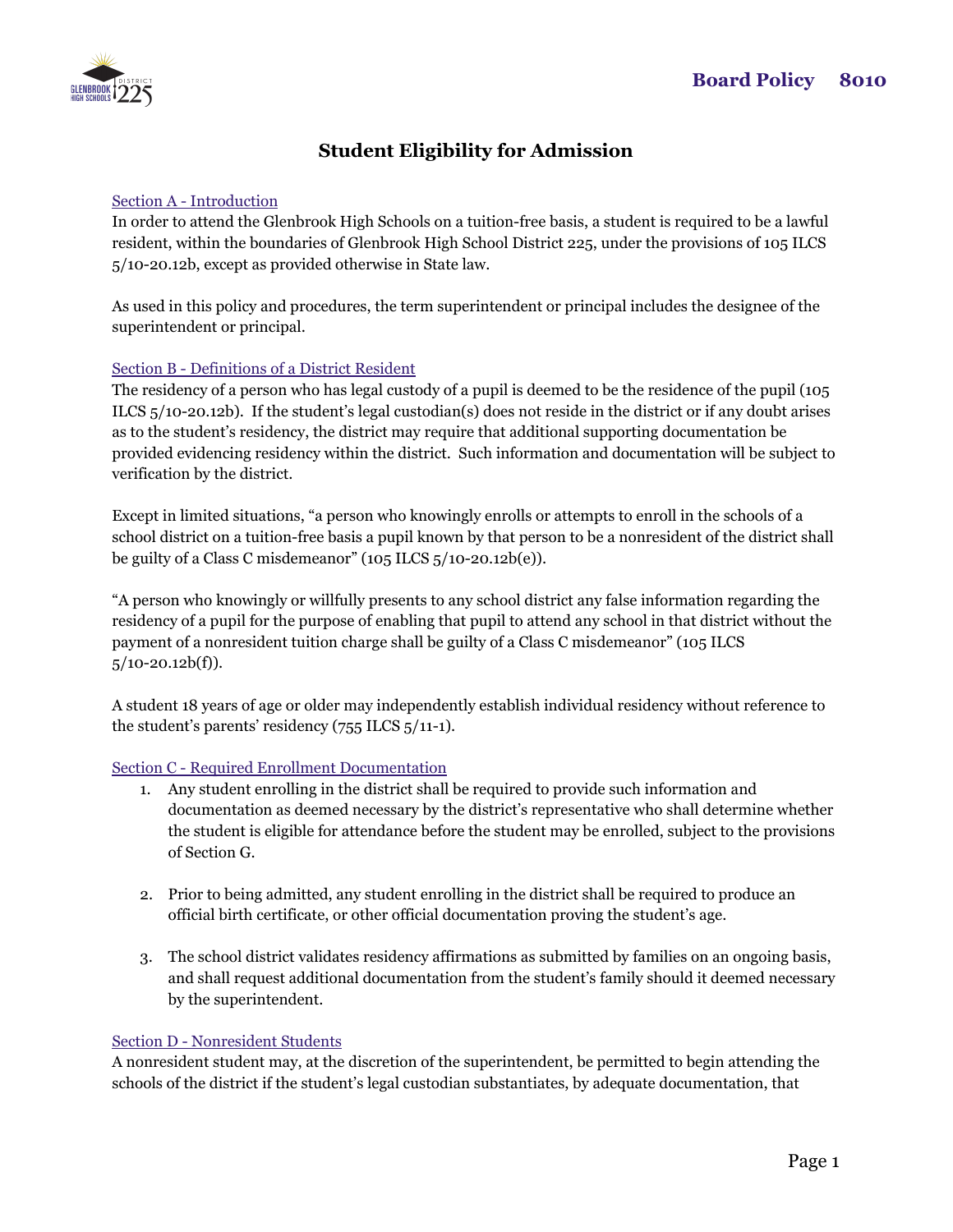

residency will be established by the end of the first semester of the school year. Adequate documentation includes, but is not limited to, the required residency documentation outlined in Section C of this policy.

Prior to attending the schools of the district, nonresident tuition as outlined in Section H of this policy must be prepaid for the first semester by the legal custodian.

- 1. If residency is established by the end of the first semester, the prepaid tuition will be refunded, on a pro-rata basis.
- 2. If residency is not established by the end of the first semester, the student's attendance shall terminate at the end of that semester. A student may request to attend for one additional semester, with the pre-payment of tuition as previously described, and the submission of adequate documentation that residency will be established by the end of that additional semester. No further extensions will be permitted.

If a determination of non-residency has been made, the legal custodian(s) of the student, or the student who is at least 18 years of age, may request a hearing to review the determination of non-residency status. The procedures for requesting a hearing are set forth in procedures for this policy.

A student who becomes a nonresident during the school year may complete that school year without payment of tuition provided that the student was previously a resident under the provisions of (105 ILCS  $5/10-20.12a(a)$ ).

A student who becomes a non-resident immediately proceeding the conclusion of the junior year may be enrolled for the senior year. The following conditions apply to this situation:

- 1. The student has completed their junior year, on a tuition-free basis, as a legal resident of the district; and
- 2. The student's legal custodian(s) submit a letter to the superintendent which indicates:
	- a. their request that the student be permitted to complete their final year of high school at one of the district's schools; and
	- b. their agreement to pre-pay nonresident tuition as defined in Section H of this policy;
- 3. Instructional space and personnel are available;
- 4. The welfare of the student is best served by such admission and such admission will not be adverse to the best interests of the district; and
- 5. The student's legal custodian(s) agree that transportation will be the responsibility of the legal custodian(s).

The Board of Education reserves the right to place a non-resident student in the school that best meets the needs and conveniences of the district. The Board of Education reserves the right to terminate the enrollment of the tuition student at the end of any semester for any reason so long as such termination is not contrary to law. No such determination by the Board shall be deemed precedential.